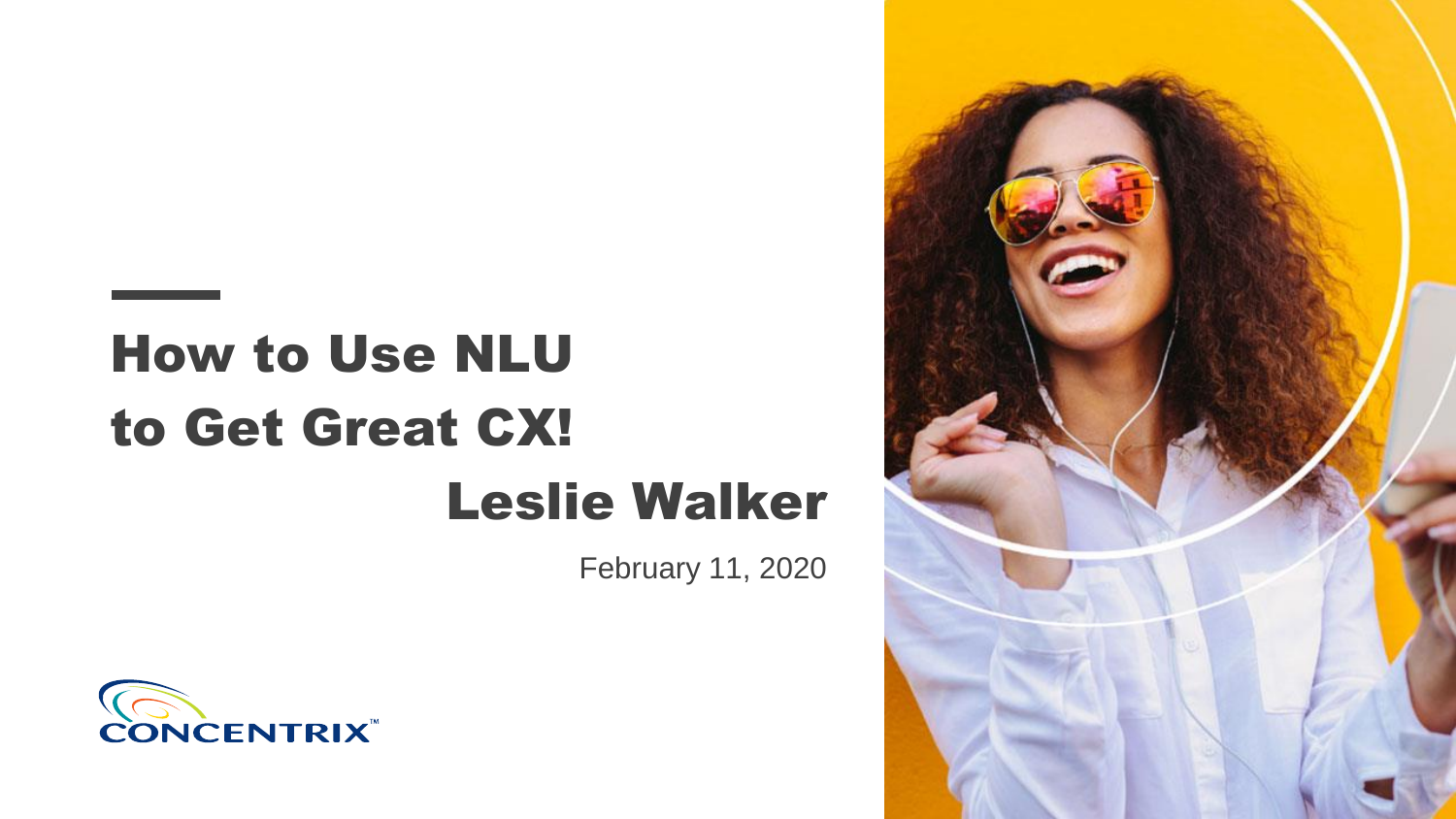### Using NLU with REAL Clients

- Nuance, Omilia, and GDF
- IVR and Chatbot, SLM and fully conversational
- Entertainment, healthcare, financial services, cable/telecommunications, utilities

#### **Typical outcomes for our clients:**

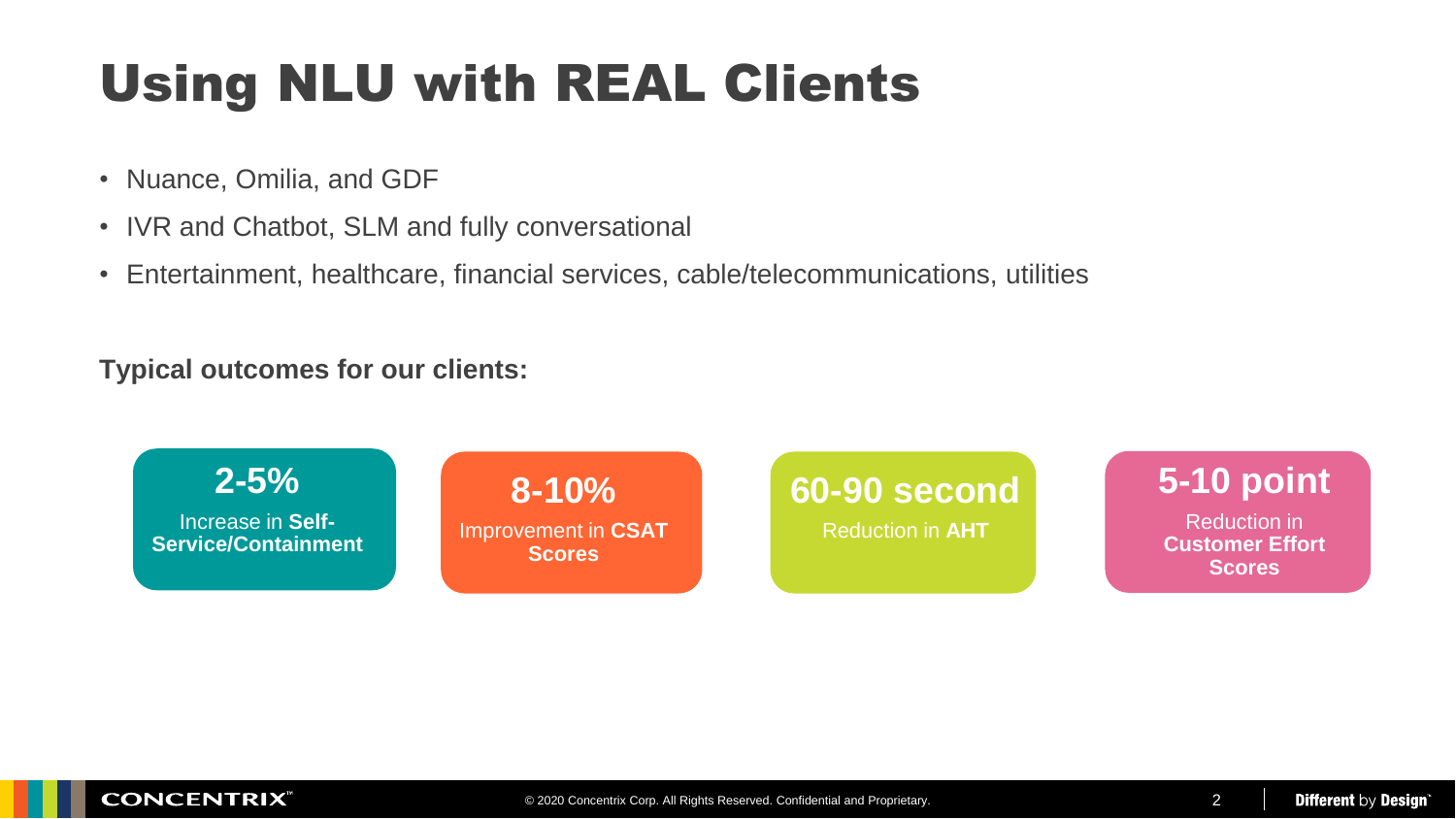## Your application is never "done"

- If you have conversational technology, you must have an IVR/chat program.
- Reporting to see/hear automated experience and agent experience. Link them.
- You will never think of everything a user will say/enter. Don't get hung up on it.
- You probably won't nail the prompts the first time. Don't get hung up on it.
- Listen to calls. Read real transcripts. You will find things that surprise you.
- Tinker, tinker, tinker. Iterate, iterate, iterate.



#### Focus on **ongoing improvement, not perfection.**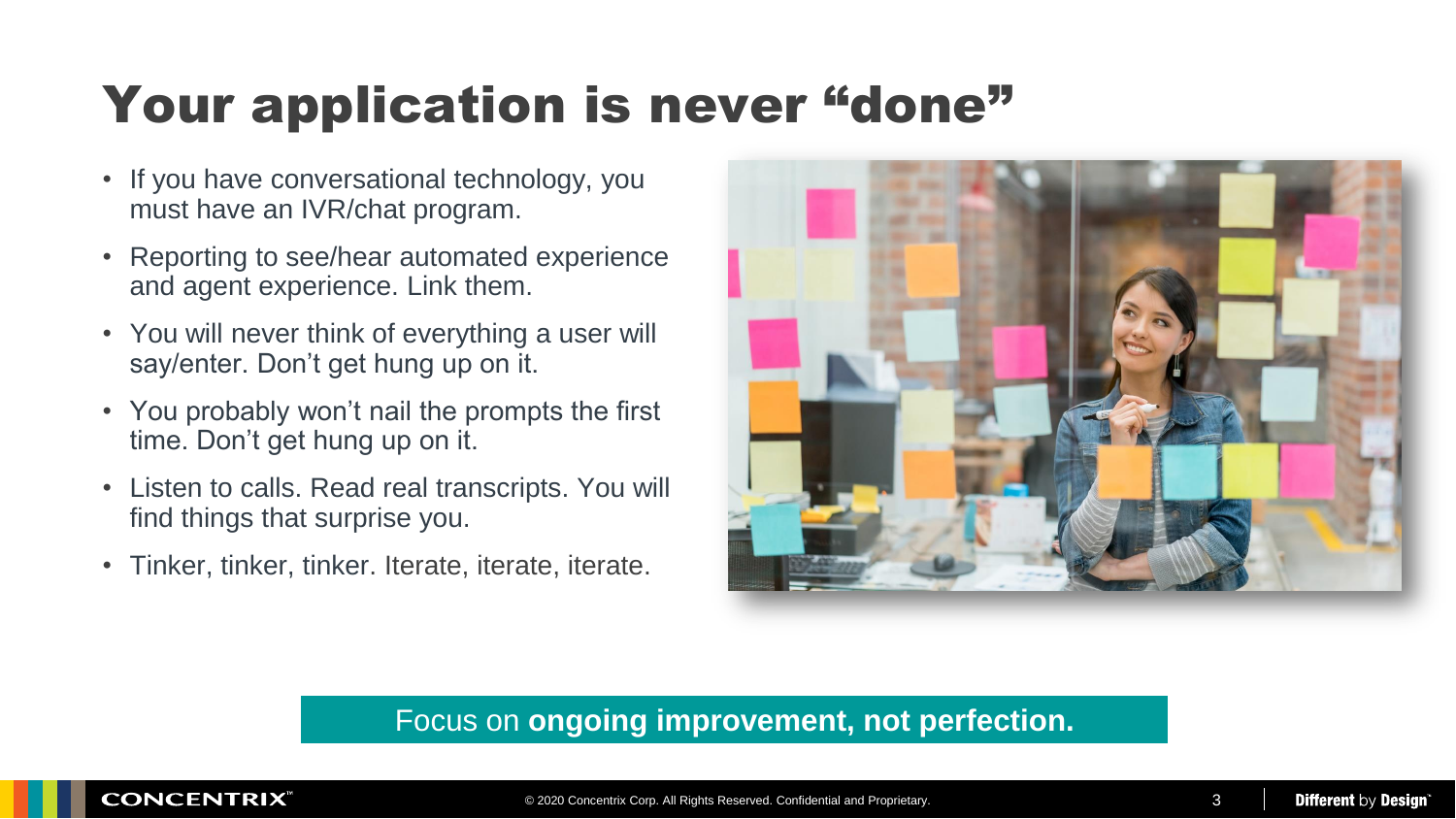

**CONCENTRIX®** 

© 2020 Concentrix Corp. All Rights Reserved. Confidential and Proprietary. 4

**Different by Design**<sup>®</sup>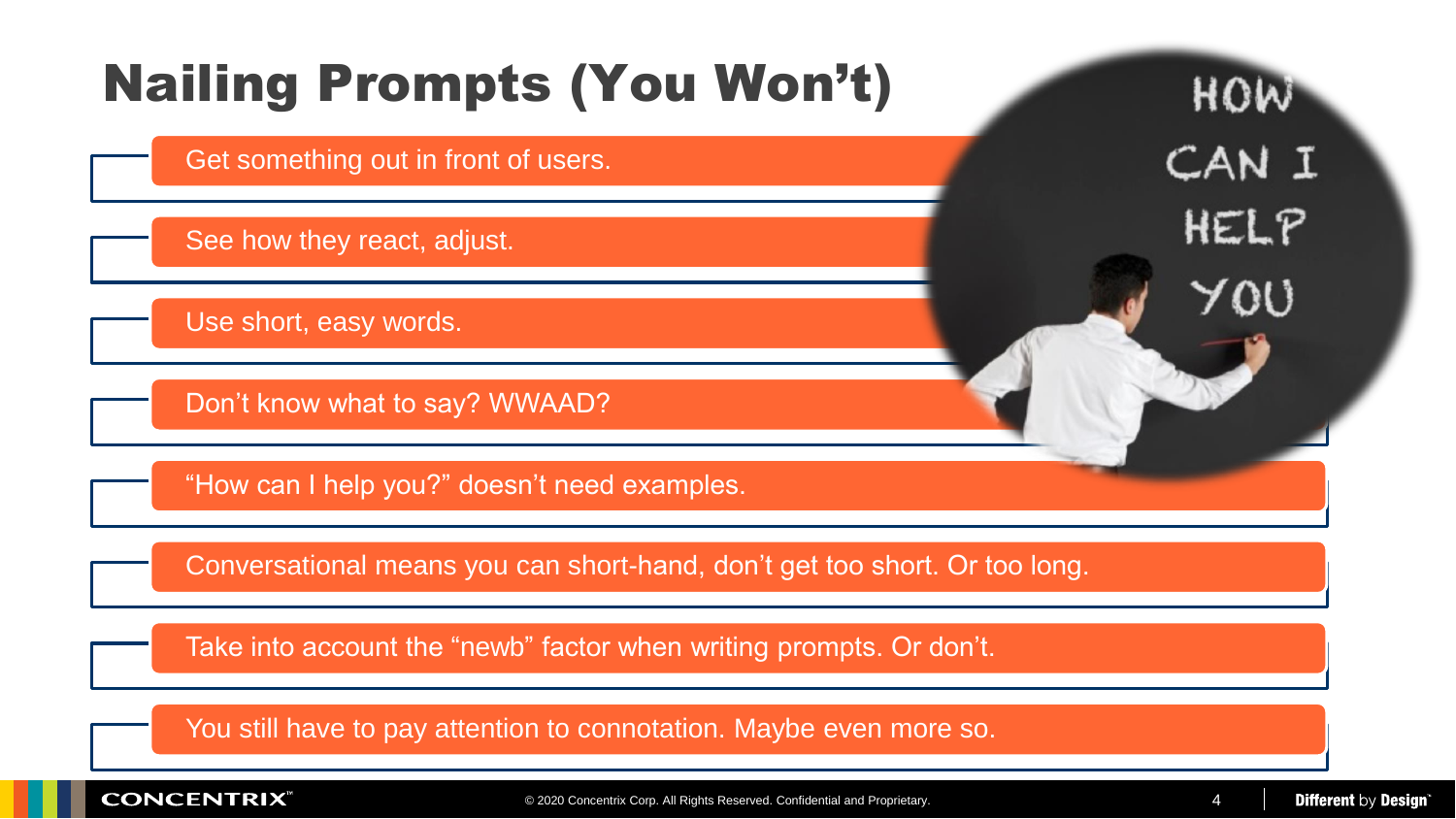### User management strategies

- "Go ahead and authenticate"
- People won't always say what they mean.
- The caller who runs at the mouth
- Context-driven user input
- You can't eliminate your directed dialogue experience…
- …but you can eliminate a lot of wrap-up menus and disambigs.
- Agent + call reason
- Confirming multi-slot responses
- Don't be Clippy!

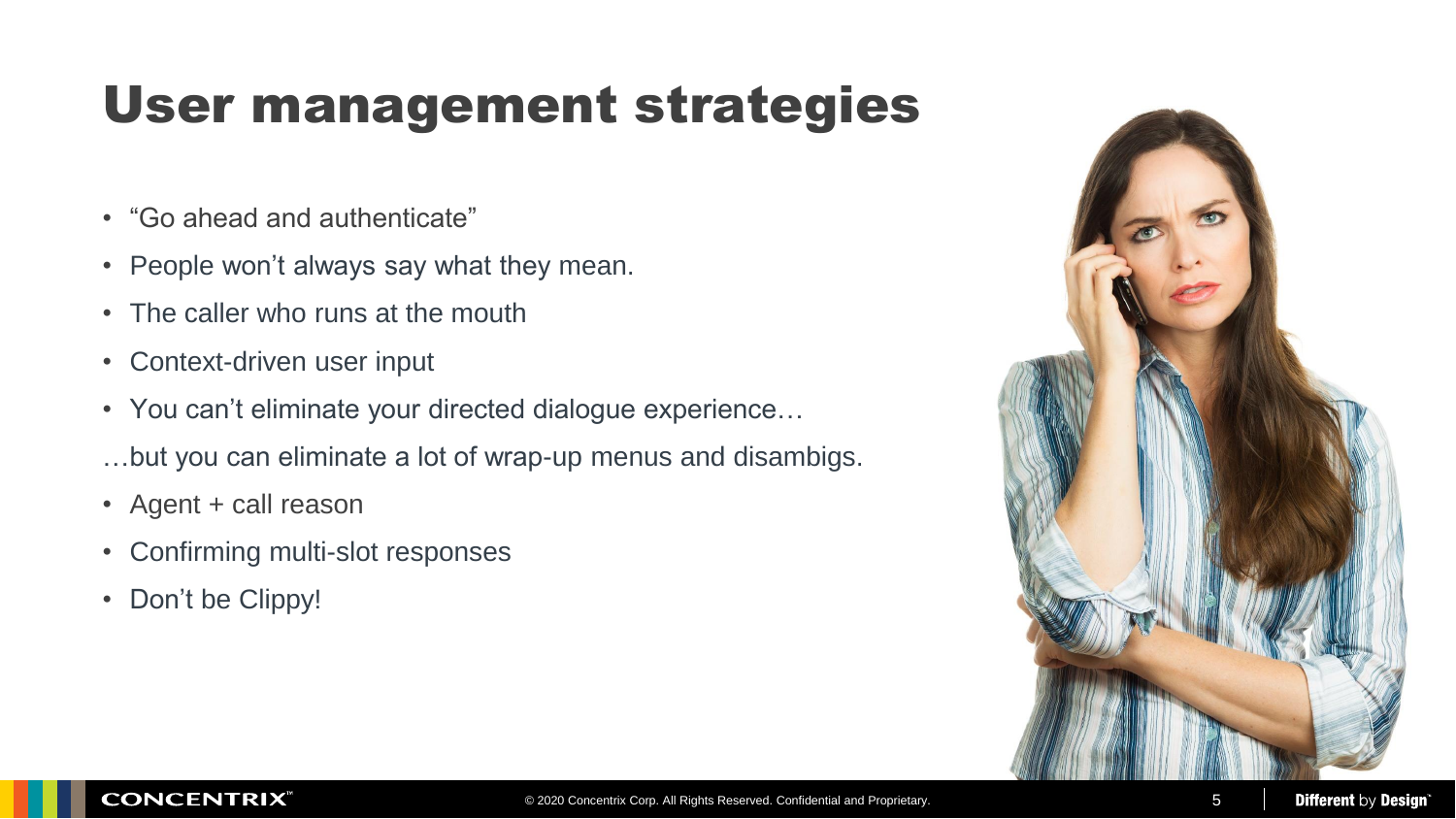

### Questions

**CONCENTRIX** 

© 2020 Concentrix Corp. All Rights Reserved. Confidential and Proprietary. 6

**Different by Design<sup>®</sup>**